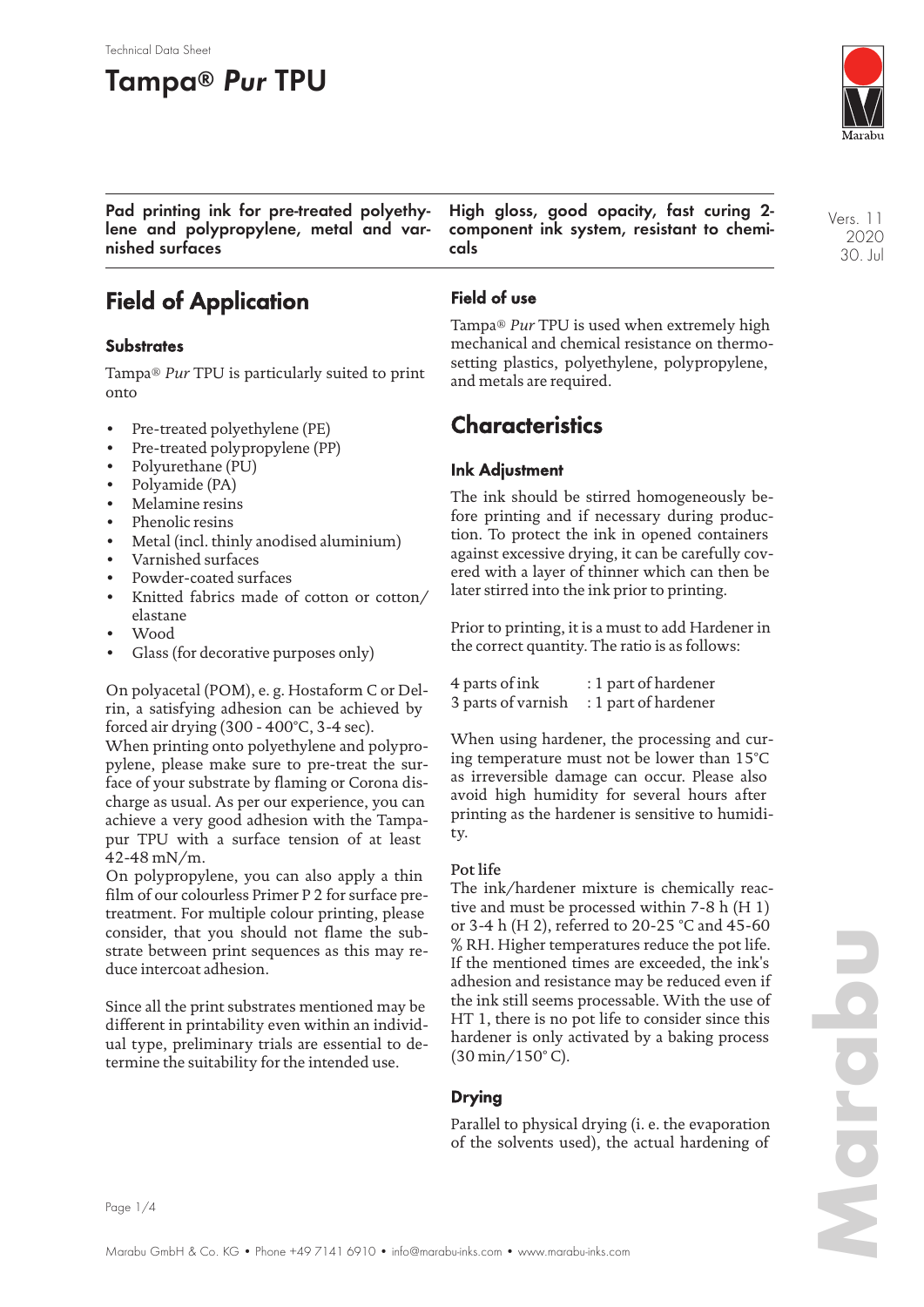#### Technical Data Sheet

## **Tampa® Pur TPU**



Vers. 11 2020 30. Jul

the ink film is caused by the chemical crosslinking reaction between ink and hardener.

The following values concerning progressive cross-linking (hardening) of the ink film can be assumed:

|                                            | H 1 | $H2$ $HT1$ |  |
|--------------------------------------------|-----|------------|--|
| touch-dry $20^{\circ}$ C 2 min 1 min 2 min |     |            |  |
| stackable 60°C 60 min 30 min               |     |            |  |
| final hardness 7-10 days 4-6 days --       |     |            |  |
| $20^{\circ}$ C                             |     |            |  |
| final hardness 30 min 30 min 30 min        |     |            |  |
| $150^{\circ}$ C                            |     |            |  |
|                                            |     |            |  |

Chemical cross-linking can be accelerated by higher temperatures. The times mentioned vary according to substrate, depth of cliché, drying conditions, and the auxiliaries used.For quick printing sequences, we recommend forced air drying (about 200°C for 2-3 sec) of the surface after each colour.

For multiple colour printing we point out that the previous printed ink film should not be entirely cured before the consecutive ink film is printed on top of it. By drying at room temperature, the consecutive print should be carried out within 48 h after the previous print when Hardener H 1 is used and 8 h after the previous print when Hardener H 2 is used.

#### **Fade resistance**

Only pigments of high fade resistance are used in the Tampa® *Pur* TPU range.

Shades mixed by adding overprint varnish or other colour shades, and especially white, have a reduced fade and weather resistance depending on their mixing ratio. The fade resistance also decreases if the printed ink film thickness is reduced. In the case the prints are intended for outdoor applications, Hardener H 1 must be used.

The pigments used are resistant to solvents and plasticizers.

#### **Stress resistance**

After proper and thorough drying, the ink film exhibits outstanding adhesion as well as rub, scratch, and block resistance and is resistant to a large number of chemical products, oils, greases, and solvents. On glass, however, no

dishwasher resistance can be achieved; in this case, we recommend Tampa® *Glass* TPGL.

## **Range**

#### Basic Shades

| 920 | Lemon            |
|-----|------------------|
| 922 | Light Yellow     |
| 924 | Medium Yellow    |
| 926 | Orange           |
| 930 | Vermilion        |
| 932 | Scarlet Red      |
| 934 | Carmine Red      |
| 936 | Magenta          |
| 940 | Brown            |
| 950 | Violet           |
| 952 | Ultramarine Blue |
| 954 | Medium Blue      |
| 956 | Brilliant Blue   |
| 960 | Blue Green       |
| 962 | Grass Green      |
| 970 | White            |
| 980 | Black            |

#### 4-Colour Process Shades Standard

| 429 | Process Yellow  |
|-----|-----------------|
| 439 | Process Magenta |
| 459 | Process Cyan    |
| 489 | Process Black   |

#### High Opaque Shades

| 122   | High Opaque Light Yellow |  |
|-------|--------------------------|--|
| - - - |                          |  |

- 130 High Opaque Vermilion<br>152 High Opaque Ultramarii
- High Opaque Ultramarine Blue 162 High Opaque Grass Green
- 

#### Press-Ready Metallics

| Silver         |
|----------------|
| Rich Pale Gold |
| Rich Gold      |
|                |

#### Further Products

| 409 | Transparent Base  |
|-----|-------------------|
| 910 | Overprint Varnish |

All shades are intermixable. Mixing with other ink types or auxiliaries must be avoided in order to maintain the special characteristics of this ink.

All basic shades are included in our Marabu-ColorFormulator (MCF). They build the basis for the calculation of individual colour matching formulas, as well as for shades of the com-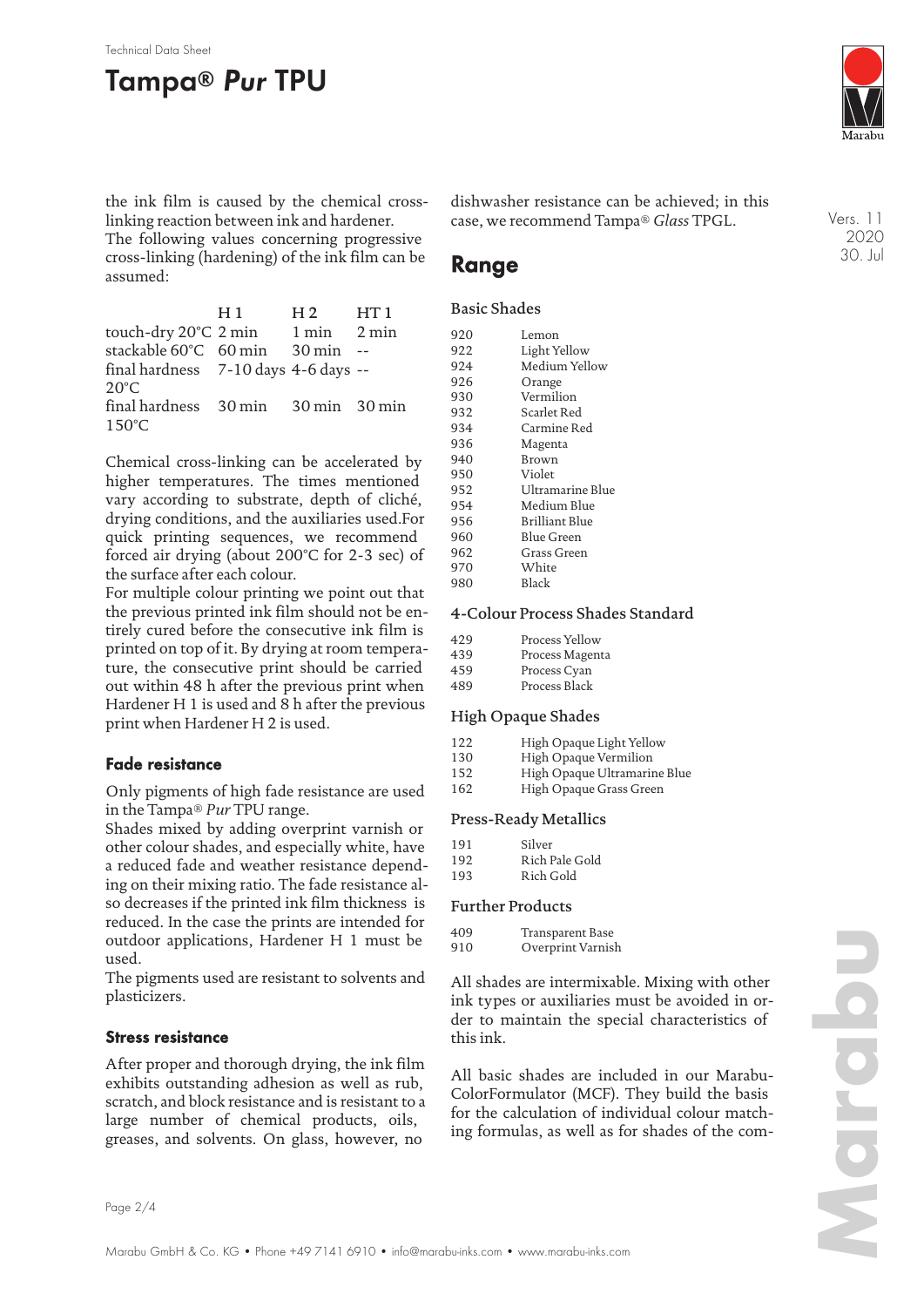## **Tampa® Pur TPU**



Vers. 11 2020 30. Jul

mon colour reference systems HKS®, PAN-TONE®, and RAL®. All formulas are stored in the Marabu-ColorManager software.

Additionally there are high-opaque formulas available marked with + + behind the reference name. These formulas have been developed by using the System Tampacolor formulas for basic and high-opaque shades excluding the semitransparent, resp. transparent shades.

### **Metallics**

#### Metallic Powders

| Rich Pale Gold<br>S <sub>182</sub>           |  |
|----------------------------------------------|--|
| Rich Gold<br>S <sub>183</sub>                |  |
| Pale Gold<br>S 184                           |  |
| S <sub>186</sub><br>Copper                   |  |
| S <sub>190</sub><br>Aluminium, rub-resistant |  |

These metallics are added to TPU 910 in the recommended amount, whereas the addition may be individually adjusted to the respective application. We recommend preparing a mixture which can be processed within a maximum of 8 h since metallic mixtures usually cannot be stored. Due to their chemical structure, the processing time of mixtures with Pale Gold S 184 and Copper S 186 is even reduced to 4 h.

Owing to the bigger pigment size of Metallic Powders we recommend the use of a halftone cliché with a minimum depth of 25-30 µm. Shades made of Metallic Powders are always subject to an increased dry abrasion which can only be reduced by overvarnishing. All metallic shades are displayed in the Marabu "Screen Printing Metallics" colour chart.

## **Auxiliaries**

| H <sub>1</sub>   | Hardener                | 25-33%    |
|------------------|-------------------------|-----------|
| H <sub>2</sub>   | Hardener, fast          | 25-33%    |
| HT1              | Hardener, heat-reactive | 25-33%    |
| <b>TPV</b>       | Thinner                 | 10-15%    |
| TPV <sub>2</sub> | Thinner, fast           | 10-15%    |
| TPV <sub>3</sub> | Thinner, slow           | 10-15%    |
| TPV <sub>7</sub> | Thinner                 | 10-15%    |
| SA <sub>1</sub>  | Surface Additive        | $3 - 5%$  |
| OP 170           | Opaquing Paste          | $0 - 15%$ |
| AP               | Antistatic Paste        | $0 - 10%$ |
|                  |                         |           |

| VP              | Retarder Paste                | $0-10%$  |  |
|-----------------|-------------------------------|----------|--|
| SV <sub>1</sub> | Retarder                      | $0 - 5%$ |  |
| MP              | Matting Powder                | $0 - 4%$ |  |
| ES              | Printing Modifier             | $0-1%$   |  |
| UR <sub>3</sub> | Cleaner (flp. $42^{\circ}$ C) |          |  |
| UR <sub>4</sub> | Cleaner (flp. $52^{\circ}$ C) |          |  |
| UR <sub>5</sub> | Cleaner (flp. $72^{\circ}$ C) |          |  |
| P <sub>2</sub>  | Primer                        |          |  |

Hardener H 1 and H 2 are sensitive to humidity and always to be stored in a sealed container. Shortly before use, the hardener must be added to the ink and stirred homogeneously. The mixture ink/hardener is not storable and must be processed within pot life. If using HT 1, there is no pot life to consider since this hardener is only activated by a baking process (30 min/ 150°C).

Please see chapter ink adjustment for ratio recommendations.

Thinner is added to the ink to adjust the printing viscosity. The choice of thinner and the amount added are highly depending upon the local climate and the printing speed.

The addition of surface additive SA 1 can increase the resistance against abrasion and other mechanical stress. At the same time, it is possible to improve the ink transfer from pad to substrate (max. addition 10%).

By adding Opaquing Paste 170, the opacity of colour shades can significantly be increased without considerably influencing the chemical and dry abrasion resistance. OP 170 is not suitable for white shades, and should not be used for prints that will be exposed to more than 2 years outdoor application.

The addition of Antistatic Paste AP reduces the impact of static charge on the ink. It lowers the viscosity of the ink and non-polar components help to avoid "stringy" behaviour when printing onto non-polar substrates.

For slow printing sequences and fine motifs, it may be necessary to add retarder to the thinner. For an additional thinning of the ink containing retarder, only pure thinner should be used.

By adding Matting Powder MP the ink film can be matted individually (preliminary trials in